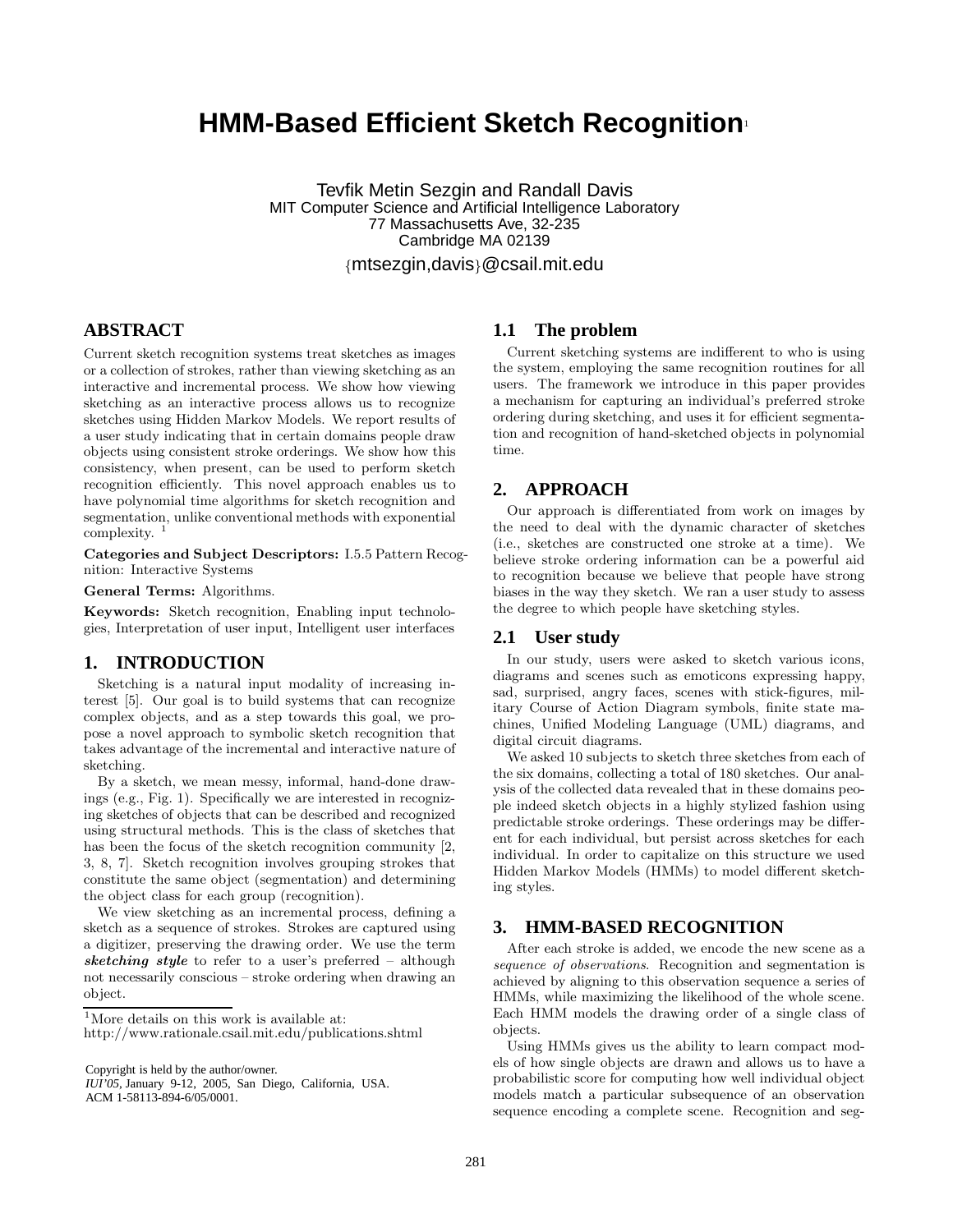mentation is achieved by combining matching scores from individual HMMs in a mathematically sound way. Our framework supports multiple object classes, multiple drawing orders, and can handle variations in the lengths of encodings for individual objects.

A review of HMMs is outside the scope of this paper and we refer the reader to a comprehensive tutorial by Rabiner [1]. We adopt the same notation in this paper.

## **3.1 Modeling with HMMs**

#### *3.1.1 Encoding*

Sketches must be encoded to generate observation sequences for recognition. We encode strokes using the Early Sketch Processing Toolkit described in [2], which converts strokes into geometric primitives. We encode the output of the toolkit to convert sketches into discrete observation sequences using a codebook of 13 symbols; four to encode lines (positively/negatively sloped, horizontal/vertical), three to encode ovals (circles, horizontal/vertical ovals), four to encode polylines (with  $2, 3, 4,$  and  $5+$  edges) one to encode complex approximations (i.e., mixture of curves and lines), and one symbol to denote two consecutive intersecting strokes.

#### *3.1.2 Segmentation and recognition*

Assume we have  $n$  object classes. Encodings of training data for class i may have varying lengths, so let  $L_i =$  ${l_{i1}, l_{i2}, ... l_{ik}}$  be the distinct encoding lengths for class *i*. We train one HMM per object class using encodings of individual objects as examples.

For isolated object recognition, we compute  $P(O|\lambda_i)$  for each model  $\lambda_i$  using the Forward procedure with the observation sequence O generated by encoding the isolated object.  $\lambda_i$  with the highest likelihood gives us the object class. Unfortunately, isolated object recognition requires the input sketch to be presegmented, which is usually not the case, and segmentation is itself a hard problem.

Interpretation of a complex scene requires generating hypotheses for the whole scene. That is, it requires assigning models to subsequences of the entire observation sequence that encodes the scene, such that the interpretations assigned to individual groups don't conflict with each other and also they maximize the likelihood of the whole scene (thus generating a *globally coherent interpretation*).

Hypothesis generation should be efficient, so combinatoric approaches are ruled out. The fact that individual HMMs return probability values makes it easy to define the objective for this stage, namely, choose interpretations that maximize the probability corresponding to the entire scene. This is an optimization problem that we solve using dynamic programming implemented in the form of a shortest path problem.

The shortest path in a graph  $G(V, E)$  that we generate gives us the segmentation. We then perform classification as described above. Segmentation and recognition begins by building the graph  $G(V, E)$  such that V consists of  $|O|$  vertices, one per observation, and a special vertex  $v_f$  denoting the end of observations.

Starting with  $O_1$ , for each observation symbol  $O_s$ , we take a substring  $O_{s,s+k}$  for  $k \in L_i$ . Next we compute the loglikelihood for the observation given the current model,  $log(P(O_{s,s+k}|\lambda_i))$ , and add a directed edge from vertex

 $v_s$  to vertex  $v_{s+k}$  in the graph with an associated cost of  $|log(P(O_{s,s+k}|\lambda_i))|$ . We augment each weight in the graph with a term that accounts for the probability that  $O_{s,s+k}$  is the encoding of a complete object. This is achieved by penalizing edges corresponding to incomplete objects, by testing whether the observation used for that edge puts  $\lambda_i$  in one of its final states using the ending probabilities estimated offline. If the destination index  $s + k$  exceeds the index of  $v_f$ , instead of trying to link  $v_s$  to  $v_{s+k}$ , we put a directed edge from  $v_s$  to the final node  $v_f$ . We set the weight of the edge to  $|log(P(O_{s, |O|}|\lambda_i))|$ . Here  $O_{s, |O|}$  is the suffix of O starting at index s. This allows us to do recognition when the scene is not yet complete and is a major strength of our approach. We complete the construction of G by repeating this operation for all models.

In the constructed graph, having a directed edge from vertex  $v_i$  to  $v_j$  with cost c means that it is possible to account for the observation sequence  $O_{i,j}$  with some model with a loglikelihood of <sup>−</sup>c. The constructed graph may have multiple edges connecting two vertices, each with different costs. By computing the shortest path from  $v_1$  to  $v_f$  in  $G$ , we minimize sum of negative loglikelihoods, equivalent to maximizing the likelihood of the observation O. The indices of the shortest path gives us the segmentation. Classification is achieved by finding the models that account for each computed segment.

A nice feature of the graph-based approach is that while the shortest path in  $G$  gives us the most likely segmentation of the input, we can also compute the next k-best segmentations using a k-shortest path algorithm. This information can be used by another algorithm for dealing with ambiguities or by the user, as done in speech recognition systems with n-best lists.

# **4. EVALUATION**

#### **4.1 Evaluation of the HMM-based recognition**

Our first experiment was aimed at measuring the suitability of our approach for sketch recognition and observing its behavior with test data containing clutter in the form of spurious strokes or unknown objects.

We trained models with 10 states for 10 objects from the domains of geometric objects, military course of action diagrams, stick-figure diagrams, and mechanical engineering drawings. Training data was sketched using up to 6 styles with 10 examples per style. For a separate test set of 88 objects, we achieved a 96.5% recognition rate (see Fig. 1 for an example scene).

We also tested our method with sketches that include negative examples to measure its robustness in presence of unknown objects and spurious strokes. Two classes of negative examples were obtained by randomly inserting strokes selected from other sketches, and by simulating the effects of common low level recognition errors. We observed that 69% of the time, spurious strokes caused misrecognitions that were bounded to objects immediately preceding or following the source of error. For low level errors, this rate was 78%. This implies that effects of errors usually remain local.

#### **4.2 Running time comparison to a baseline method**

To serve as a baseline, we implemented a feature-based recognizer of the sort used in [7, 3, 8]. The baseline method